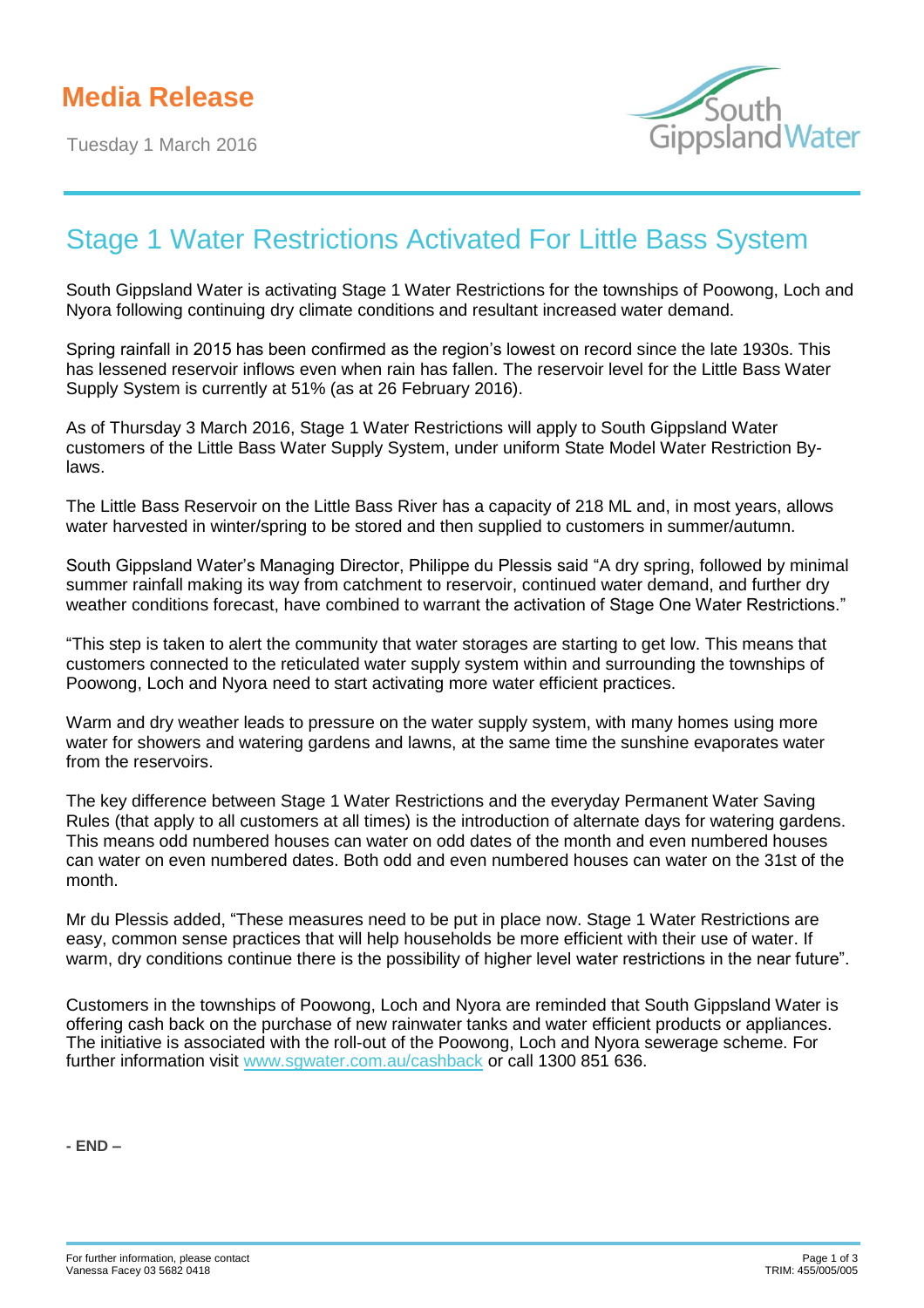## **ADDITIONAL INFORMATION**

A quick snapshot of Stage 1 "Alert" Water Restrictions;

| <b>Gardens</b><br>and Lawns                                        | Watering systems can only be used to water gardens and lawns between 6am-<br>10am and 6pm-10pm on alternate days*.<br>A bucket, watering can or a hand held hose fitted with a trigger nozzle can be used<br>$\bullet$<br>at any time.                                                                                                                                                                                 |
|--------------------------------------------------------------------|------------------------------------------------------------------------------------------------------------------------------------------------------------------------------------------------------------------------------------------------------------------------------------------------------------------------------------------------------------------------------------------------------------------------|
| Paving,<br><b>Concrete</b><br>and Other<br>Hard<br><b>Surfaces</b> | Hosing is BANNED except for construction purposes, in an emergency, or to<br>$\bullet$<br>address a health or safety hazard.                                                                                                                                                                                                                                                                                           |
| <b>Vehicles</b>                                                    | Vehicles can be washed using a high pressure cleaning device, or if not available a<br>$\bullet$<br>bucket, watering can or a hand held hose fitted with a trigger nozzle can be used at<br>any time.<br>A water efficient commercial car wash can be used to wash vehicles.<br>$\bullet$                                                                                                                              |
| Pools and<br><b>Spas</b>                                           | To fill or top up a new or existing pool or spa with a capacity 2,000 litres or less, a<br>$\bullet$<br>bucket, watering can, hand held hose fitted with a trigger nozzle or an automatic<br>water top up device can be used.<br>Pools and spas of greater than 2,000 litres capacity must not be filled unless a<br>$\bullet$<br>Water Conservation Plan has been submitted to South Gippsland Water and<br>approved. |
| * Alternate<br><b>Days</b>                                         | Alternate days means odd numbered houses can water on odd dates of the month and<br>even numbered houses can water on even numbered dates. Both odd and even<br>numbered houses can water on the 31st of the month. Where there is no house number<br>the property is considered an even numbered house.                                                                                                               |

**Additional water restriction areas include:** public gardens and lawns, ponds, lakes, fountains, water features, pools, spas, tanks, water tankers, commercial car washes, food transport vehicles, commercial production of plants and/or animals.

## **Exemptions may be applied for the watering of public sporting grounds.**

Interested customers can download full details for the staged restrictions and definitions from the South Gippsland Water website www.sgwater.com.au or contact South Gippsland Water's Customer Service Team on 1300 851 636.

South Gippsland Water is encouraging all customers to consider simple water saving practices that they can activate at home such as:

- Using a half flush when flushing the toilet
- Fixing any leaking or dripping taps
- Ensuring hoses are fitted with a trigger nozzle and free of leaks
- Only running washing machine and dish washers when there is a full load to be washed
- Limiting shower time to four minutes
- Planting water wise garden plants and using mulch to hold moisture in garden beds
- Installing a pool cover
- Installing a water saving shower head, customers can have one delivered for FREE, simply register with South Gippsland Water Customer Service on 1300 851 636.